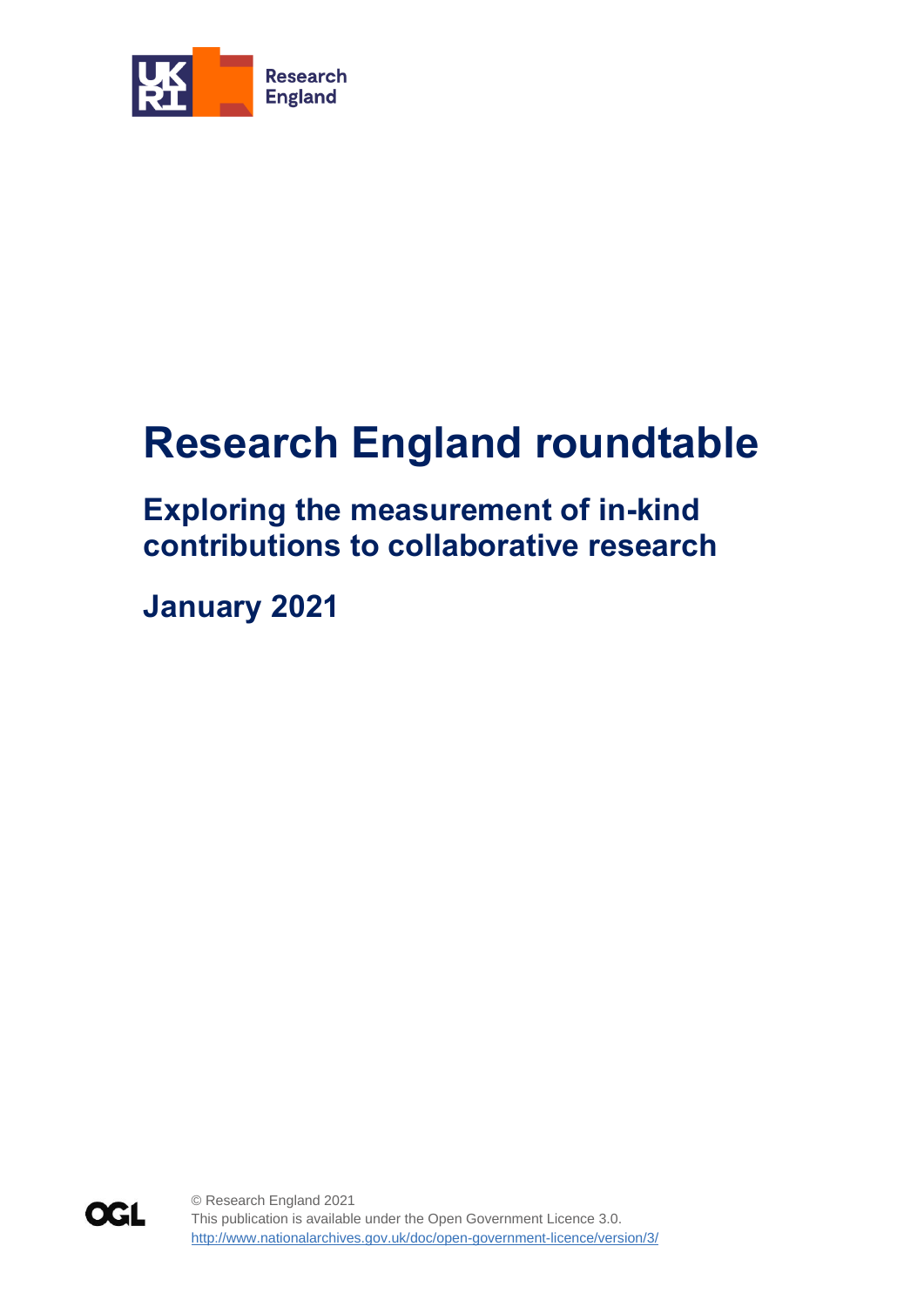

# **Contents**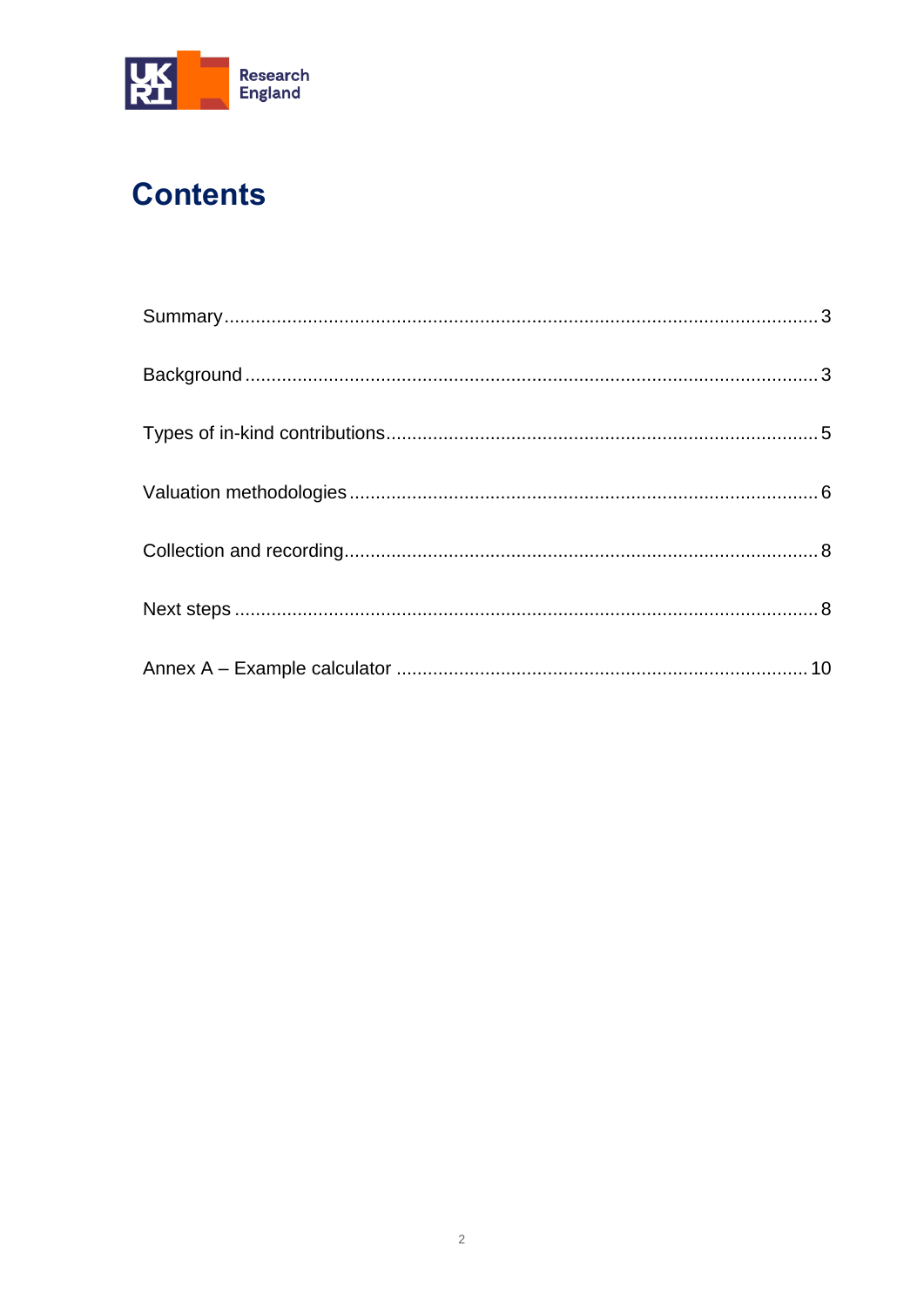

### <span id="page-2-0"></span>**Summary**

- 1. We consider that in-kind contributions represent an important proxy for knowledge exchange activity and performance and constitute valuable evidence to demonstrate how publicly funded research leverages in private investment. However, there is currently significant variance in the practice of recording contributions across the sector.
- 2. This paper presents the background to  $-$  and outputs of  $-$  a roundtable discussion convened by Research England to explore how to improve the recording of in-kind contributions to collaborative research. We hope that the ideas and observations presented here will stimulate further discussion with stakeholders, to feed into a more detailed set of good practice guidelines. This will then be fed into the HESAled review of the HE-BCI data collection.

### <span id="page-2-1"></span>**Background**

- 3. In 2019 Research England piloted the Knowledge Exchange Framework (KEF) to consider in detail the metrics that had been proposed in the 2019 [KEF consultation.](https://re.ukri.org/documents/2019/kef-consultation-and-pilot-outcomes-publication-pdf/) One of the proposed metrics was calculated from the ratio of cash and in-kind contributions to publicly funded research. It became evident from the discussions that there were significant differences in the practice of recording in-kind contributions, both within and between institutions. It was therefore decided that inkind contributions to collaborative research should not be used as a metric in the initial iteration of the KEF. However, we still consider in-kind contributions a valuable proxy for knowledge exchange and hope that further work in the area could enable it to be included in the KEF in the future.
- 4. Further, whilst our main motivation for this work is to improve the data collected through the Higher Education Business and Community Interactions (HE-BCI) Survey for purposes such as the KEF, we consider that guidance for more robust measurement of in-kind contributions could be also useful to other councils of UKRI, and the devolved funding bodies.
- 5. We therefore wished to explore the issues around collecting and recording in-kind contributions, with the intention of improving the robustness of their collection. We propose a framework for further discussion with stakeholders across UKRI and the devolved funding bodies, as well as Universities and their collaborators.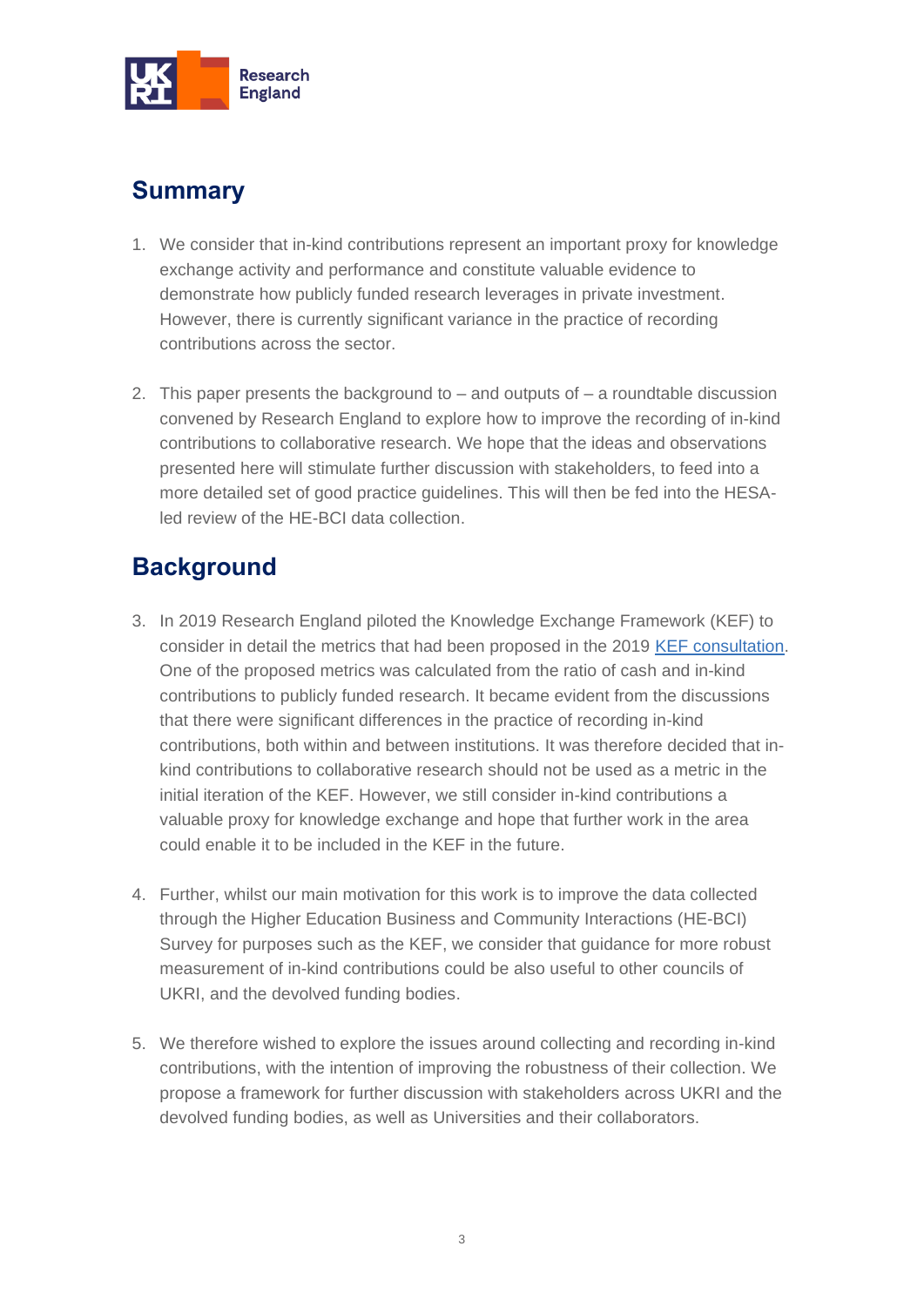

- 6. To this end in July 2020 Research England canvased for volunteers to participate in a round table event to discuss the issues around collecting and recording in-kind contributions to collaborative research, with the intention of exploring:
	- a. Defining types of in-kind contributions.
	- b. Principles for placing value on the different types of in-kind contribution.
	- c. Principles and good practice in collection and recording of in-kind contributions.
- 7. We invited representation from English HEIs, the devolved funding bodies and their HEIs, and business representation through the National Centre for Universities and Business (NCUB). The resulting event involved representatives from the following organisations.

Research

| <b>Swansea University</b>            | University of Aberdeen          |
|--------------------------------------|---------------------------------|
| <b>Cardiff University</b>            | <b>BAE Systems</b>              |
| <b>Coventry University</b>           | <b>Severn Trent Water</b>       |
| University of York                   | <b>Ulster University</b>        |
| University of Glasgow                | Queen's University, Belfast     |
| University of Sheffield              | Institute of Cancer Researc     |
| University of Oxford                 | Royal College of Art            |
| University of Wolverhampton          | University of East Anglia       |
| <b>Scottish Funding Council</b>      | <b>Research England</b>         |
| National Centre for Universities and | <b>Higher Education Funding</b> |
| <b>Business</b>                      | <b>Council for Wales</b>        |

- 8. After an introduction to the issues and examples of existing guidance from other countries or sectors, attendees split into three discussion groups as follows:
	- a. Types of in-kind contribution
	- b. Valuation methodologies
	- c. Collection and recording
- 9. Each group reported back to the wider group to discuss the issues in the round. The following is an overview of the discussions and some considerations for principles to take forward.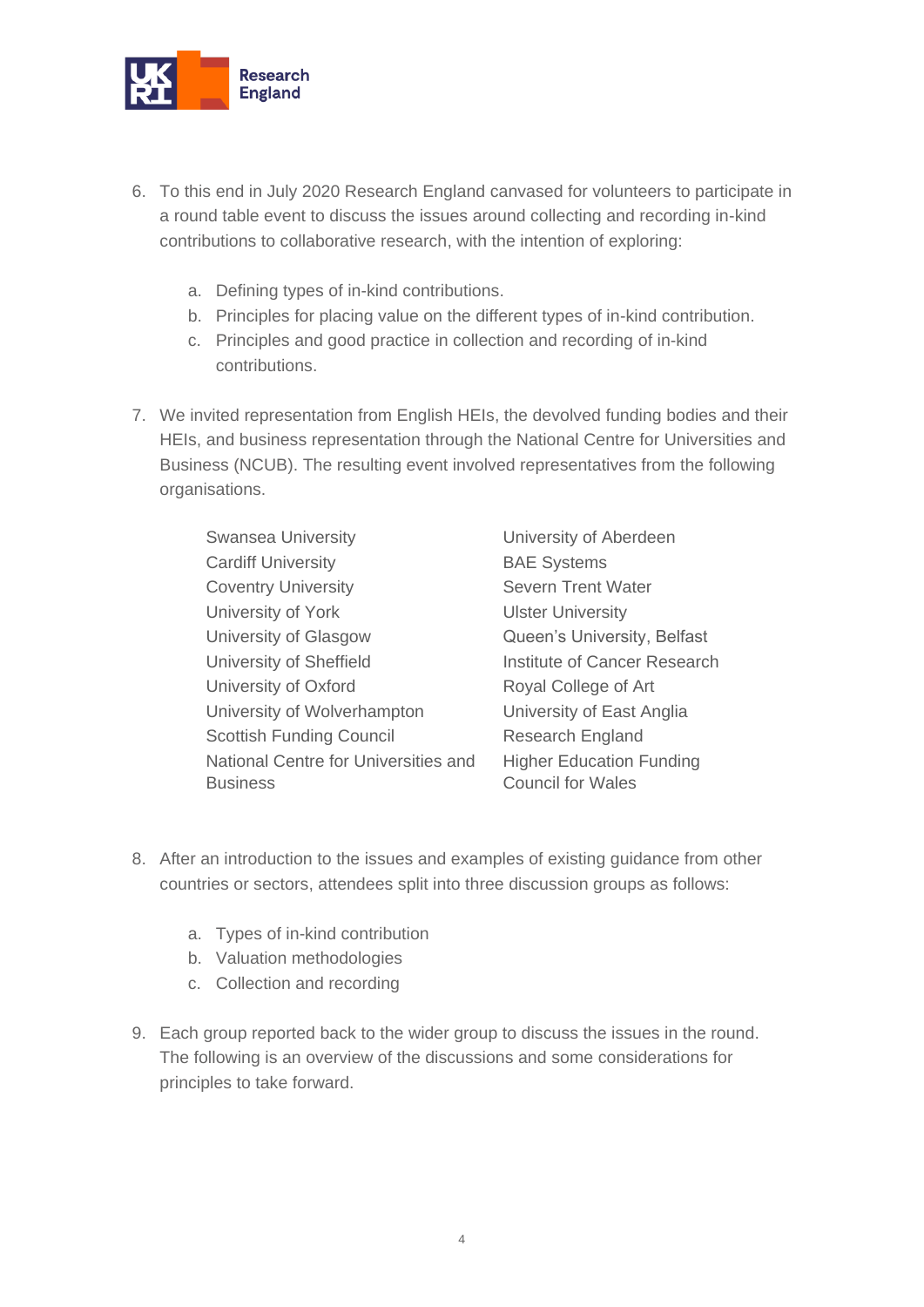

### <span id="page-4-0"></span>**Types of in-kind contributions**

10. The group discussed the use of a definition for in-kind contributions. There was broad consensus that a definition would be helpful but that it should be an expansive definition as it would be unhelpful to narrow what can be returned. The initial suggestion was as follows:

#### *Suggested definition of in-kind contributions*

*In-kind contributions are any contribution to a specific project that are not monetary, but a monetary value can be placed against them using a demonstrable methodology.*

- 11. It was generally considered that it would not be helpful to prescribe a set list of types of in-kind contribution, rather anything that meets an agreed definition would be acceptable. However, for consistency of collection and terminology the group felt that it would be useful to provide an example list of the most common forms. The in-kind calculator spreadsheet developed by the University of Sheffield was shared as an example of sector practice and considered a good example. A copy of the excel calculator is provided at Annex A which contains the following list of common forms:
	- a. Staff time for those working directly on the project:
		- i. Director level
		- ii. Senior Manager level
		- iii. Manager level
		- iv. Skilled worker level
		- v. Unskilled worker level
	- b. Pro bono professional services
	- c. Staff cover (backfill to allow staff to participate in the project)
	- d. Consumables (e.g. research materials)
	- e. Facilities made available (meeting room, lab space, factory space)
	- f. Equipment made available (loaned or gifted)
	- g. Knowledge (e.g. datasets)
	- h. Software
	- i. Travel and subsistence costs
	- j. Advertising / publicity (e.g. press releases, coverage in paper or web media)
	- k. Other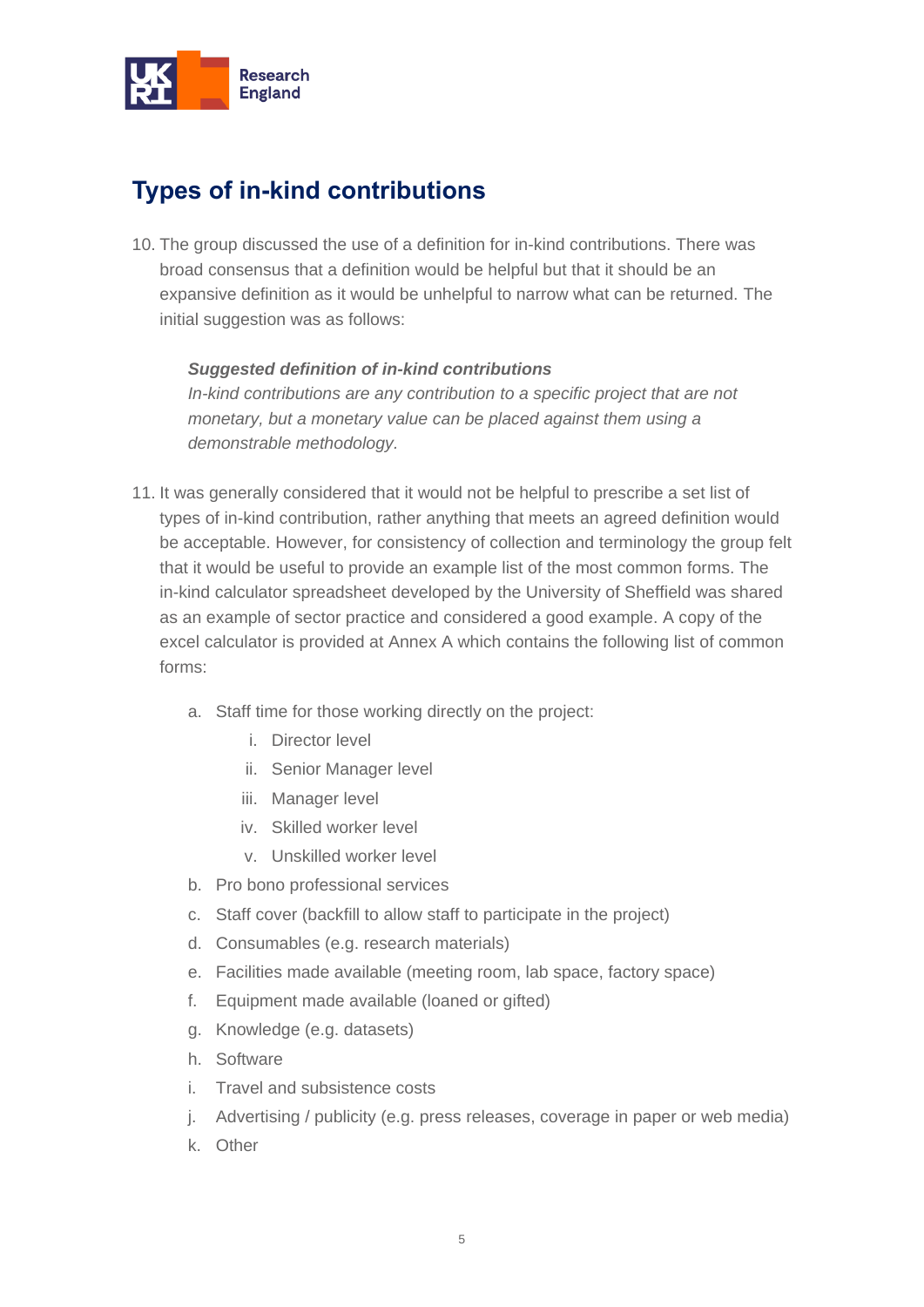

- 12. The members suggested that the principles should allow for exceptional contributions such as a single donation of a very large piece of equipment, and where these require associated valuations for insurance purposes, that should be the value ascribed.
- 13. There was discussion around how to include more intangible contributions for which there is no 'market'. Using the suggested definition these would be excluded because it would not be possible to place a value on them. However, it was felt that they represent extensive third-party contributions that are often core to the research activity and so important to capture the value of the contribution for Government. Examples of these such intangible contributions include (but are not limited to):
	- a. The value to students of work and interaction with external companies and of access to external facilities.
	- b. Dataset's provided by large companies e.g. BAE flight data or Tesco Clubcard data for the purposes of research. These undoubtably have significant value and in many cases are integral to the research but such data may never be 'sold' on the open market.
	- c. Access to archives or repositories, where individual archives have been gifted to one organisation who then makes them available for research.
- 14. Suggestions for dealing with intangible contributions included placing a set 'nominal value' on 'a dataset' or 'an archive' so that the contribution is captured in some way. Alternatively, including a free text field in the HE-BCI survey to capture information that is useful but cannot be captured as a monetary value.

#### <span id="page-5-0"></span>**Valuation methodologies**

- 15. The group discussed the provision of indicative pricings for various disciplines for different types of in-kind contributions, but it was felt that this had the potential to get very complicated and a simpler and less prescriptive solution would be preferable.
- 16. It was also considered that it would not be helpful for Research England or any other body to prescribe a methodology for valuation against different types of contribution. Instead it was suggested that the organisation providing the in-kind contribution should establish a methodology for ascribing value in its own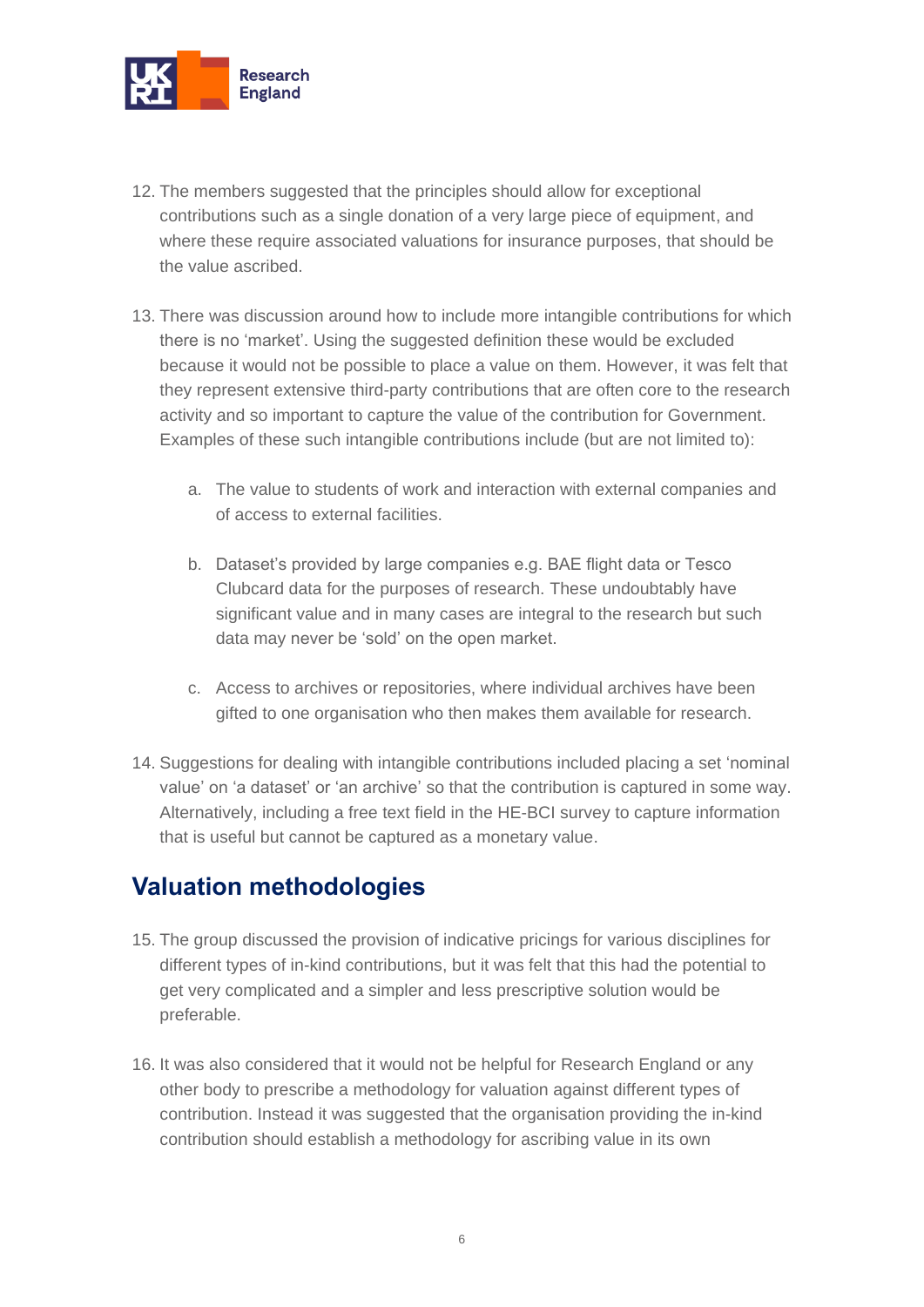

circumstances, using established principles (to be developed), and that methodology should be auditable.

- 17. The guidance used by the [Welsh Government for European Structural funding](https://gov.wales/sites/default/files/publications/2019-08/eu-funds-2014-2020-eligibility-rules-and-conditions-guidance_0.pdf) was discussed. It was reported that the requirement for all valuations to be auditable caused considerable anxiety in the sector, particularly around being able to prove that promised support had been delivered. Other attendees reported that in their audit experience, where a project had been completed and all partners were satisfied with the outcome, the auditors had not been concerned about exact amounts. They found it clear that contributions had been made to complete the project, even if the exact proportions or values changed over the duration of the project. In other words, it was defensible in audit to work to the principle that where all partners are satisfied at the end of a project, values established at commencement do not have to be revisited to verify provision. However, this is unlikely to be acceptable for some purposes (e.g. use of the data in formula funding).
- 18. The burden on partner organisations of collecting data (particularly SMEs and charities) was of concern, and it was felt that additional reporting or audit burden would be a barrier to these partners engaging with collaborative projects and/or providing in-kind contributions.
- 19. For larger partners such as large businesses, being asked for detailed information about in-kind contributions was less of an issue, but timescales were important. It was felt they are often too short and the more prescriptive the request, the more time will be needed to formulate a response.
- 20. It was also considered that organisations may have a tendency to be conservative in letters of support and contractual documents, so that actual contributions made could end up being significantly larger than reported. More complex or thorough audit requirements may exacerbate this issue.
- 21. To address the burden on partners, the accuracy of the valuation data required was discussed. There was broad consensus that best estimates made through established and defensible methodologies would be a considerable improvement on the current situation and would provide an appropriate balance between accuracy and burden.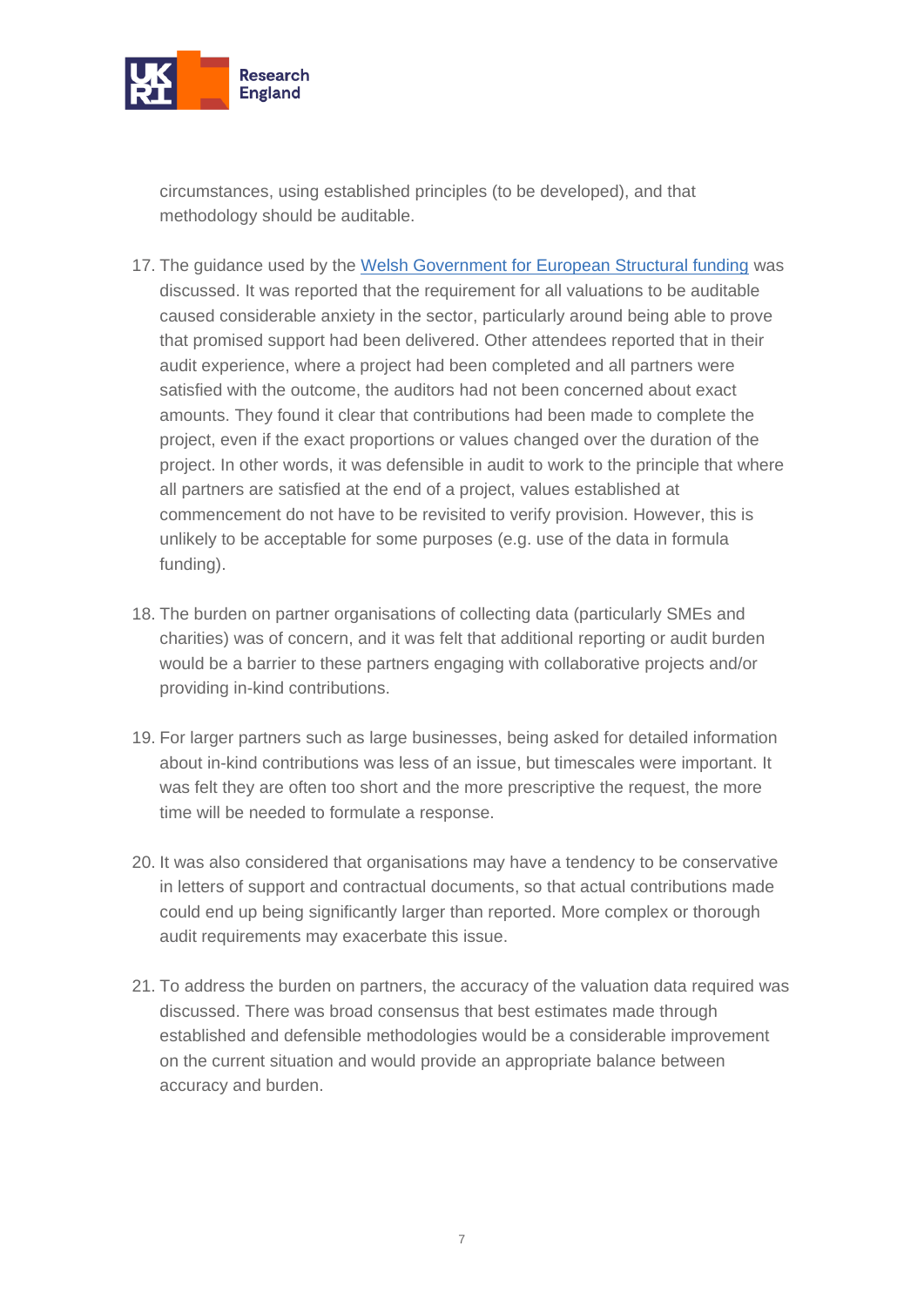

### <span id="page-7-0"></span>**Collection and recording**

- 22. The group discussed the primary barriers to consistent collection and recording of in-kind contributions. The most apparent barrier was the suitability of existing software systems to record such transactions, with pre-award, contract or finance systems not always having the capability to record in-kind contributions in a robust way.
- 23. This variation also causes issues around consistency of collection within institutions and places increased reliance on individuals highlighting where in-kind contributions have incurred that need to be recorded. This can result in contributions being missed.
- 24. It was suggested that some form of example proforma or guidance for collection may assist universities to collect information consistently from individuals who are making the agreements, but are not aware of the end use of the data collection such as HE-BCI.
- 25. It was considered that a significant barrier to consistent collection is differing practices of how to assign contributions across multiple partners and multiple years. One suggested solution that received general support was the principle that contributions should be split evenly across partners and years. As follows:
	- a. Contributions to a multi-year value should be assigned as a flat rate across each year of the project. E.g. Equipment use valued at £75k for use in a three-year project should be assigned at the rate of £25k per year.
	- b. Contributions to a multi-partner project should be assigned as a flat split between the project partners benefiting from the contribution, irrelevant of where in the world the project or partner institutions are based, or the relative benefit accrued between the partners. E.g. Equipment use valued at £25k per year is made available to a project with 5 collaborating research partners, the value should be assigned at the rate of £5k per partner per year. This would avoid any potential double counting.

#### <span id="page-7-1"></span>**Next steps**

26. We recognise that this is a complex issue and that there are many stakeholders with views that must be considered.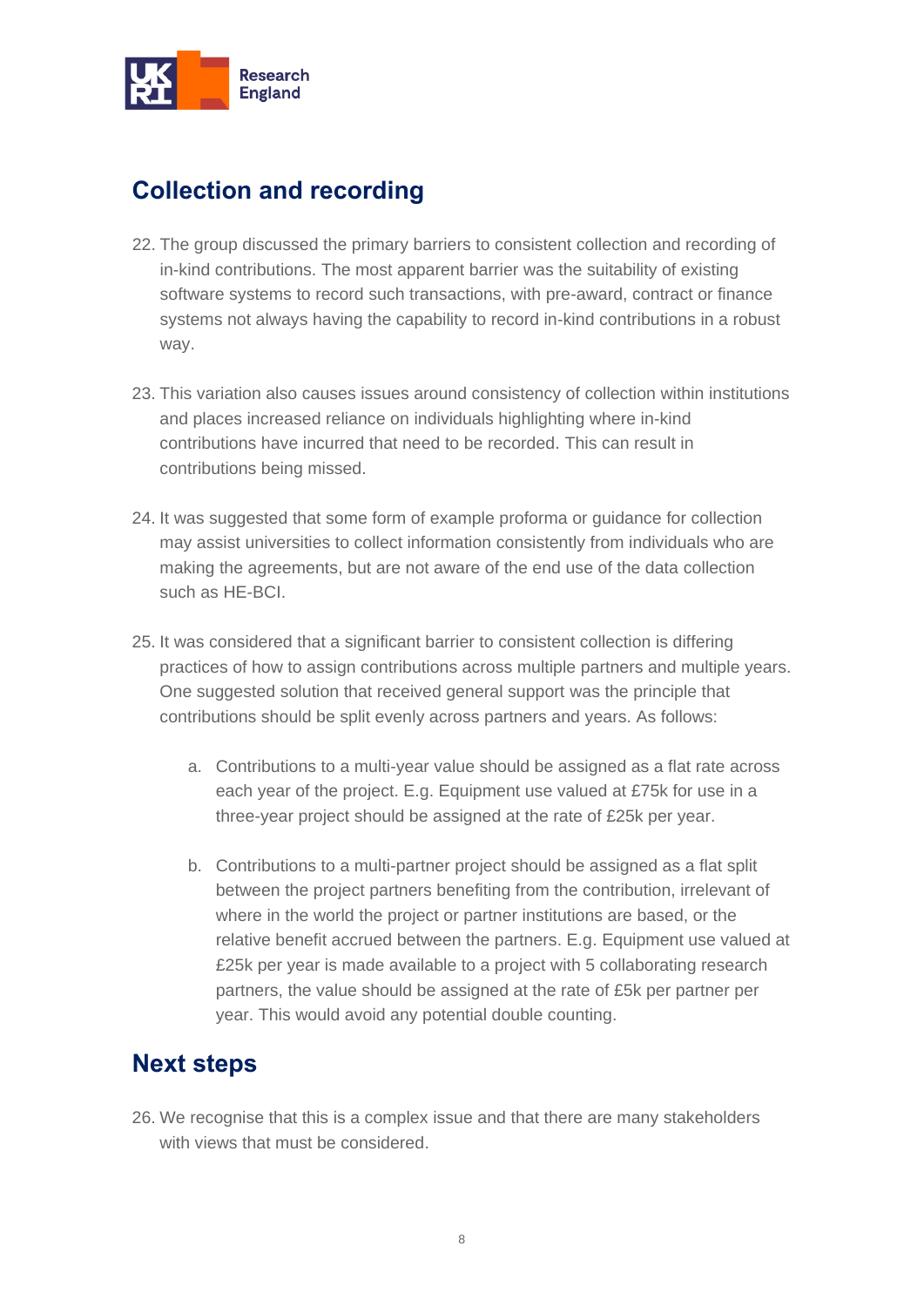

- 27. This paper should therefore be considered a starting point for discussions with wider stakeholders. As well as progressing discussions with UKRI colleagues and the devolved funding bodies, we propose to invite input from appropriate sector bodies including ARMA, HESPA, PraxisAuril, NCUB, the OfS, and others, with the intention of developing a more detailed proposal for good practice in recording and report on in-kind contributions to research. Questions we wish to explore further include:
	- a. Whether any types of in-kind contributions are missing from our initial list?
	- b. Existing methods or good practice guidance for valuation of such contributions, including those from fields outside of academia.
	- c. Views on how prescriptive such lists and methods should be.
	- d. How any barriers arising from current pre-award, contract or finance systems may be overcome.
	- e. The burden vs. benefit provided by the various options, as well as any potential to incentivise or disincentivise university knowledge exchange.
- 28. The resulting proposal for good practice will then be used as Research England's input to HESA's major review of the HE-BCI data collection. Any changes proposed as a result of the HE-BCI review will then be subject to consultation before implementation.